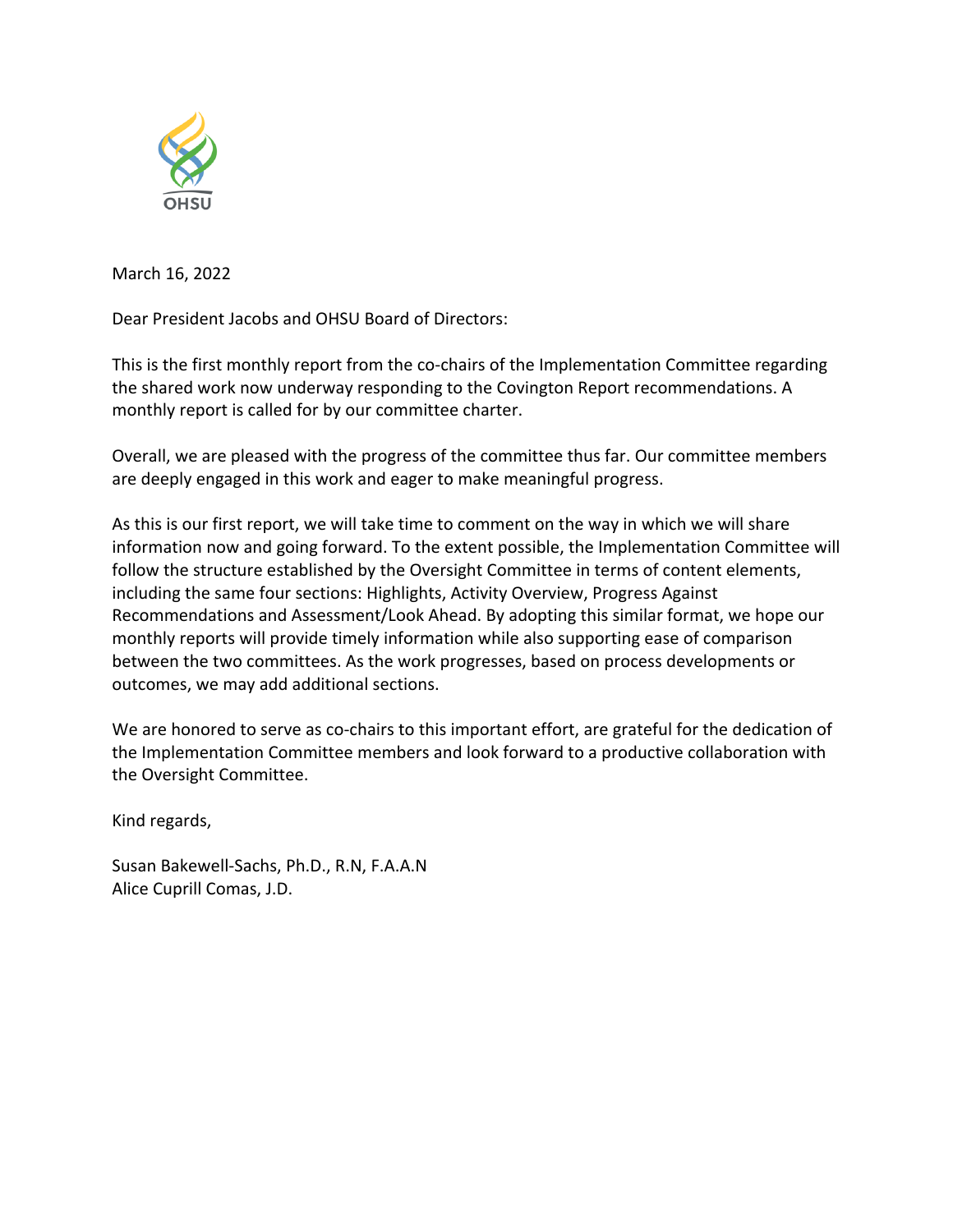### Implementation Committee Monthly Report

Report #1 covering: February 2022 Submitted by: Susan Bakewell-Sachs and Alice Cuprill Comas

#### 1. HIGHLIGHTS

The Implementation Committee held two meetings in February. The focus was to establish the organizational foundation for the work ahead, including a discussion of scope of work and the methods by which the committee will interact with and receive guidance from the Oversight Committee. A preliminary framework for responding to the recommendations in the Covington report was developed consisting of two elements: 1) sorting the full suite of Covington recommendations into workstreams; and 2) mapping the recommendations against existing initiatives already underway, including OHSU 2025, anti-racism plans and others. Committee members helped develop the position description for the Executive Vice President for Human Resources, People and Culture, and the co-chairs participated in the creation of the communications framework for sharing information with the OHSU community.

# 2. ACTIVITY OVERVIEW

The Implementation Committee met twice this month—Feb. 3 and Feb. 17. The meetings, held from 3 – 4:30 p.m., were well-attended. This section summarizes the work undertaken by the Implementation Committee during these meetings as well as relevant efforts completed outside the meetings. The committee focused on five topics (discussed in more detail below).

- The committee charter and membership
- Initial guidelines for collaboration with the Oversight Committee
- Trauma-informed systems change process and the provisional "four-questions" lens
- Work completed or underway, including identification of workstreams
- The communications framework

**The committee charter and membership.** The charters for both the Oversight and Implementation Committees—developed through a collaborative process with the President's office and the co-chairs of the two committees—were finalized and shared with committee members and the OHSU community during this reporting period. The 13-member roster (plus two co-chairs) of the Implementation Committee was also finalized. Members are drawn from areas in the institution that will be most involved in and/or affected by the fulfillment of the Covington recommendations, such as Human Resources, the Center for Diversity & Inclusion, the Office of Affirmative Action and Equal Opportunity, and more. The committee charter is included in the supplemental material.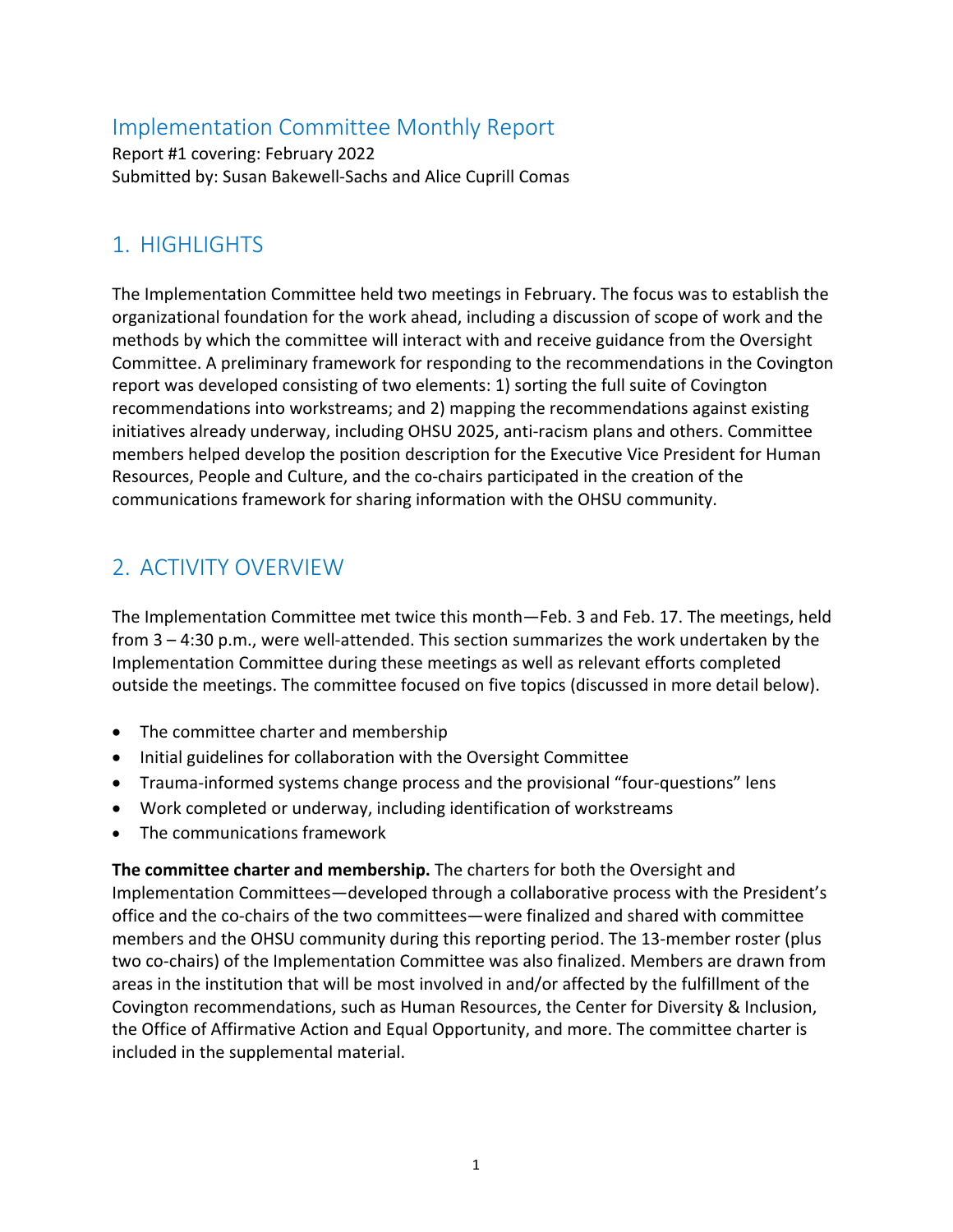**Initial guidelines for collaboration with the Oversight Committee.** During February meetings, members discussed the mechanisms by which they will interact with and receive guidance from the Oversight Committee. The committee agreed that as a first step it would request the Oversight Committee provide input on the position description for the nationwide recruitment of an Executive Vice President of Human Resources, People and Culture. From this, it is expected that processes for ongoing collaboration will begin to take shape. The Implementation Committee is also collaborating with the Oversight Committee on the development of a dashboard (also referred to as a "framework for accountability") that will track progress against every recommendation in the Covington Report.

**Trauma-informed systems change process and the "four-questions" lens.** About 90% of the Implementation Committee members, including co-chairs, have had at least 12 hours of trauma-informed training. The initial meeting was focused largely on a discussion of traumainformed systems change and included recommendations for further reading and study to provide training to those who had not yet undergone full training and provide a review to those who had. The members are now applying these concepts as they move through their work. As part of this, the group spent time discussing and offering refinements to the "four-questions" tool presented by Human Resources. This tool is currently deployed in Human Resources to initially screen actions for their impact before they are undertaken. The committee viewed these four questions as a first step in meeting its own goal to define a common initial screening lens, or filter, through which proposals to fulfill the Covington recommendations would initially be considered.

Implementation Committee members discussed the wording of the four questions from Human Resources to reach consensus regarding if they were: 1) transferable to the Covington response work; and 2) reflected trauma-informed principles. This was a rich and mutually informing discussion, although agreement was not reached during meeting-time. The co-chairs determined that the task would continue outside of formal meetings, in a process led by committee member Dr. Derick Du Vivier, Senior Vice President of Diversity, Equity and Inclusion, relying on trauma-informed principles, the OHSU Inclusive Language Guide and the committee discussion. 1

From this work, four provisional screening questions have been articulated to help inform aspects of the Implementation Committee work going forward:

• How will this action/activity/effort better help us understand the experiences of those who have experienced overt discrimination, implicit bias, racism and historical trauma and account for cultural, historical and gender factors?

<sup>1</sup> *Some of this task was completed during the first week of March and is presented in this monthly report for completeness.*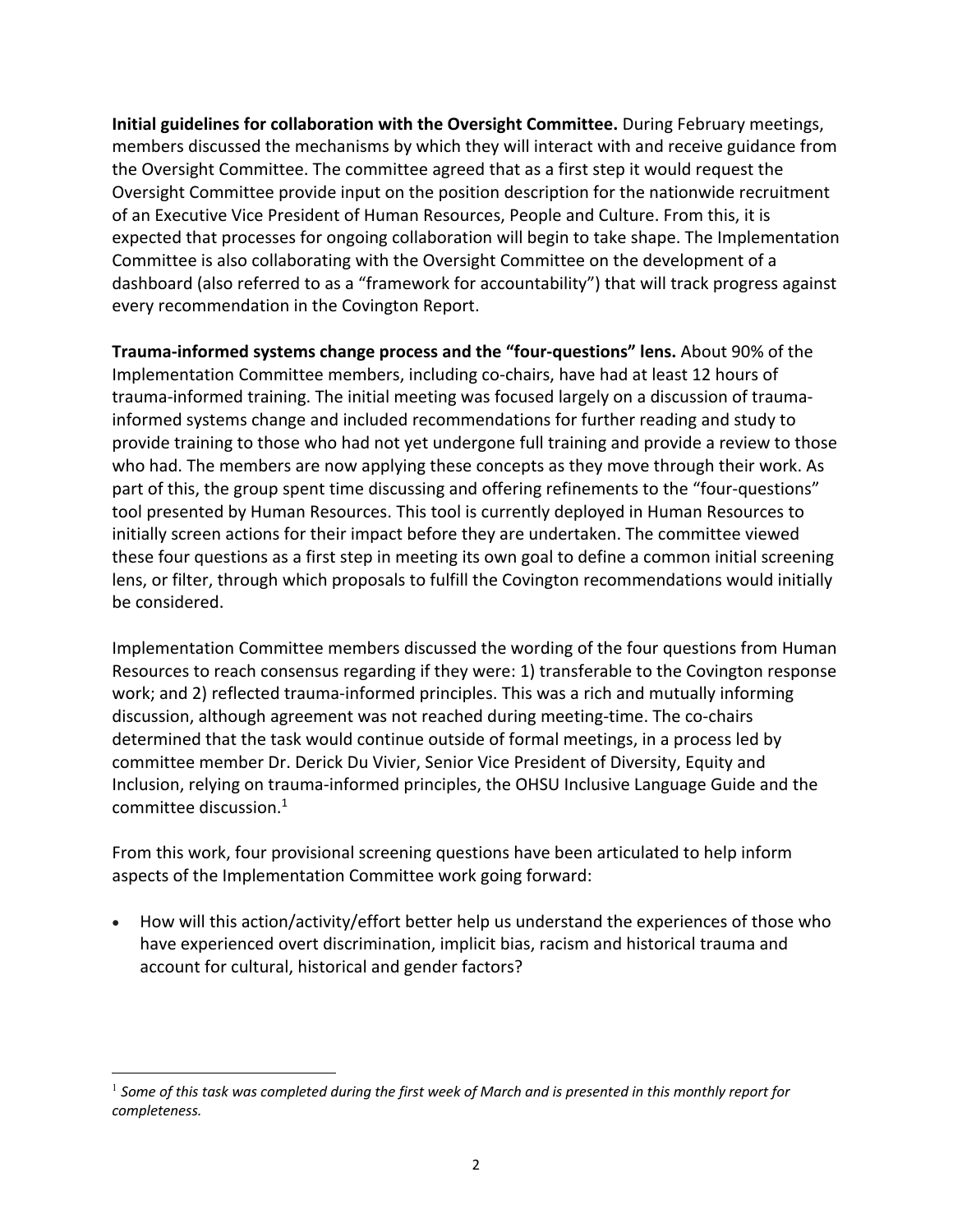- How will this action/activity/effort help improve the experiences for those who have experienced overt discrimination, implicit bias, racism and historical trauma and account for cultural, historical and gender factors?
- How will this action/activity/effort help ensure leadership's accountability for changing organizational behaviors and patterns that disproportionately negatively impact those who have experienced overt discrimination, implicit bias, racism and historical trauma and account for cultural, historical and gender factors?
- How will we ensure evaluation and continuous improvement?

**Work completed or underway, including identification of workstreams.** The full suite of the Covington recommendations was categorized into eight initial workstreams to which, after the full committee agrees these is the right categorization, managerial leads will be assigned. The eight workstreams into which all Covington recommendations have been assigned are:

- Define the vision, strategy and change communications/platform
- Clarify and elevate the role of the Center for Diversity & Inclusion
- Improve the effectiveness of the human resources function
- Realign the Office of Affirmative Action & Equal Opportunity
- Re-engineer incident processes
- Increase workforce diversity
- Develop objectives for managers
- Report on human resources metrics

The Covington recommendations were also reviewed relative to initiatives underway at OHSU, including those in OHSU 2025, anti-racism plans and others. Once leads are assigned to the eight workstreams, these individuals/teams will review these mapping outcomes to ensure efforts across the institution are aligned.

Committee members contributed to the ongoing process to develop a position description for the recruitment of an Executive Vice President for Human Resources, People and Culture. The co-chairs participated in the interview process of executive search firms; the Furst Group was selected to conduct this national search.

**The communications framework.** The work establishing the communications framework was conducted primarily by staff to the committees, overseen by the co-chairs. An aspect of the Covington Report recommendations is to ensure informative and timely communications about how the institution is changing its culture. The committee charters also stipulate that meeting agendas and minutes are made available to OHSU members.